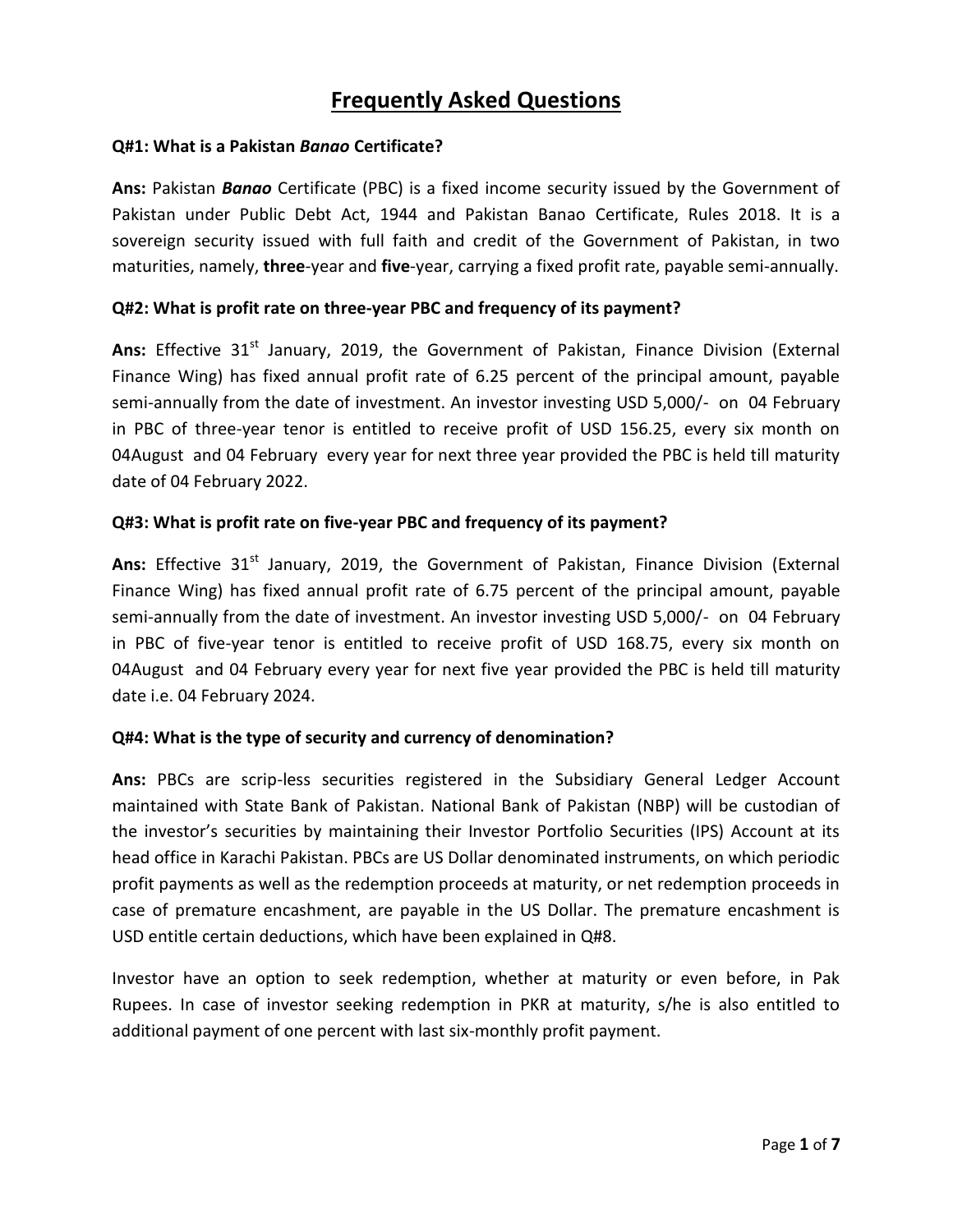# **Q#5: Who are eligible to invest in Pakistan** *Banao* **Certificate?**

**Ans:** Investor, either individually or jointly, having any of the following valid identity documents issued by Government of Pakistan, is eligible to invest:

- a) Pakistani individuals having Computerized National Identity Card (CNIC);
- b) Pakistani Individual having National Identity Card for Overseas Pakistanis (NICOP);
- c) Holders of Pakistan Origin Card (POC).

The aforesaid individuals having any of the above referred cards must have a bank account abroad and must remit the proceeds of investment through the said account using official banking channel.

# **Q#6: What is the procedure for subscription and issuance of PBC?**

**Ans:** The investor can subscribe the PBCs by following the steps given below:

- a) Please visit the dedicated web portal, namely, [https://www.pakistanbanaocertificates.gov.pk](https://www.pakistanbanaocertificates.gov.pk/Default).
- b) Click 'Apply for Registration Tab' on the web portal.
- c) New registration page will open and investor will have to key-in the following compulsory field:
	- i. E-mail ID, which will serve as user log-in name for accessing the portal in future.
	- ii. Password: investor can select password of her/his choice having length of 8 to 20 characters , which must contain at least a number (0 to 9) and a special character(i.e. @,#,\$,!,&). This portal requires reconfirmation of password before proceeding further.
	- iii. Name: must be as per Identify Documents (NICOP/CNIC/POC).
	- iv. Identity Document Number and issue date then click next. Please ensure that identity document number and issue date is as per your identity document.
	- v. Complete your profile by providing additional details such as Father/Spouse name, contact number, occupation etc. after filling the details click on 'Register'.
- d) After successful registration, investor will receive a PIN at registered e-mail address.
- e) Log-in as "Already Registered" and enter PIN to activate the "Investment & Bank Details".
- f) After filling in the investment and bank details, click on checkbox  $\Box$  Agree Term & Conditions\* to accept the terms & conditions of PBC and click **Submit**.
- g) Investor can enter multiple investments by clicking on the tab **Investment and Bank Details**.
- h) After submission of investment request, investor will receive a **Unique Reference Number** on registered e-mail address along with the instructions to remit the funds in the following SBP accounts with National Bank of Pakistan (NBP) New York (NY).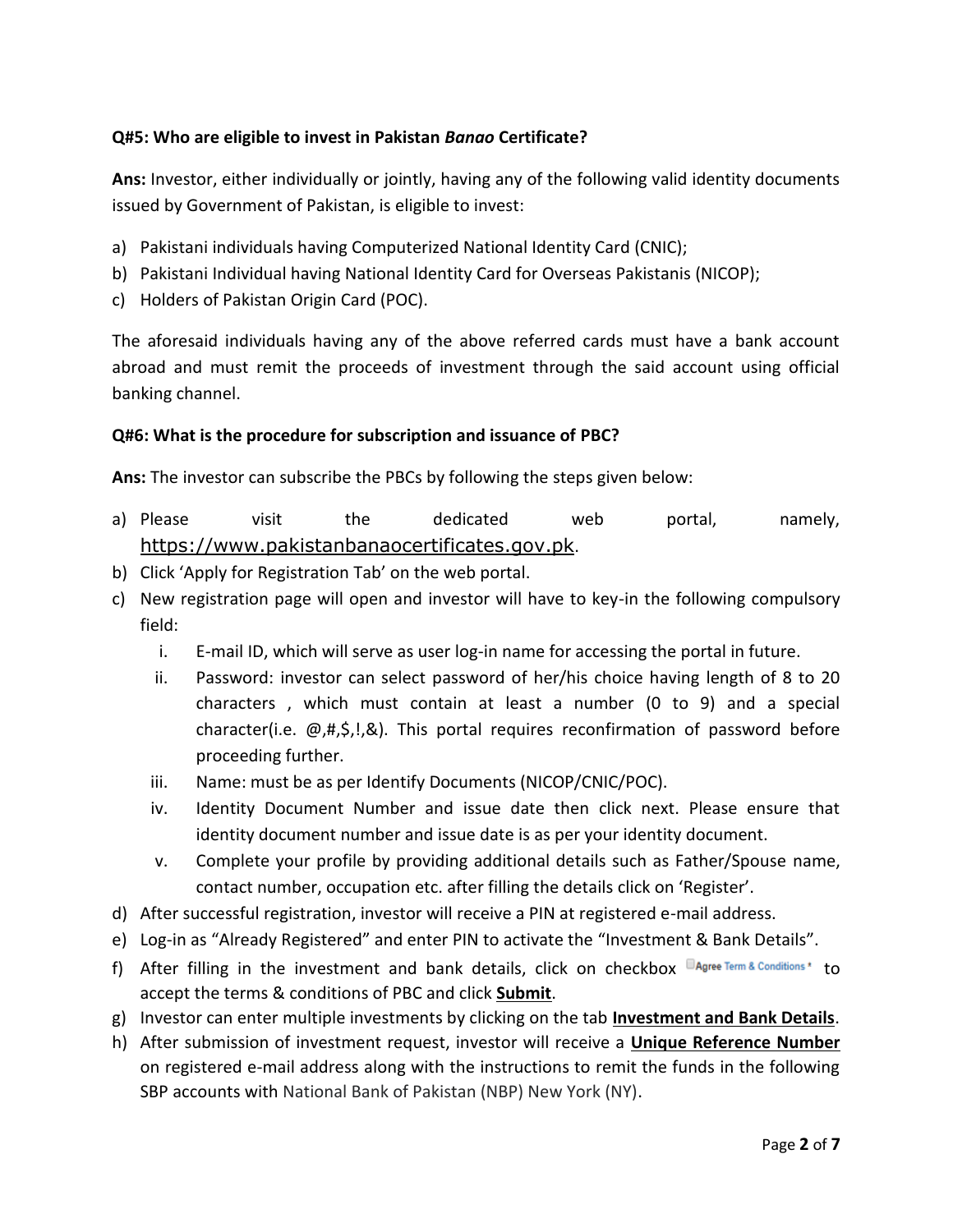# **Name and Address of SBP's Correspondent Bank and Account Numbers for PBCs:**

Bank Name & Address: NATIONAL BANK OF PAKISTAN NEW YORK, U.S.A

Bank's SWIFT Code: NBPAUS33

#### **Account Details for 3-Years Certificate:**

Account Title: SBP Account for PBC – 3 years Account Number: 5580-4584 **Account Details for 5-Years Certificate:**

Account Title: SBP Account for PBC – 5 years 5580-4585

Account Number:

# **Beneficiary Details:**

| Beneficiary's Name:       | STATE BANK OF PAKISTAN                  |
|---------------------------|-----------------------------------------|
| Beneficiary's Address:    | I.I. CHUNDRIGAR ROAD, KARACHI, PAKISTAN |
| Beneficiary's SWIFT Code: | SBPPPKKA                                |

- j. While remitting funds kindly make sure that amount transferred to the NBP New York account is exactly equivalent to your investment amount, and you have separately paid the bank charges, if any, for this transfer.
- k. In case of receipt of funds that are less than the submitted amount in the investment request, certificates will not be issued and the investor will be required to transfer the remaining amount. However, in case the receipt of funds are in excess of the submitted amount in the investment request, only the submitted amount would be invested.
- l. Funds should be remitted from investors own bank account as provided under bank details in the Investment tab.
- m. Upon receipt of funds and subject to successful completion of screening/verification of investor's credentials by NBP, an e-mail confirming receipt of funds at NBP-New York will be sent at investor's registered e-mail address.
- n. Investor Portfolio Securities (IPS) Account will be opened by NBP and certificate will be issued to the investor.
- o. Details of investor's investment such as IPS account number with NBP and particulars of certificates i.e. certificate code, issue date and maturity date, profit payment schedule etc. will be shared at investors registered e-mail.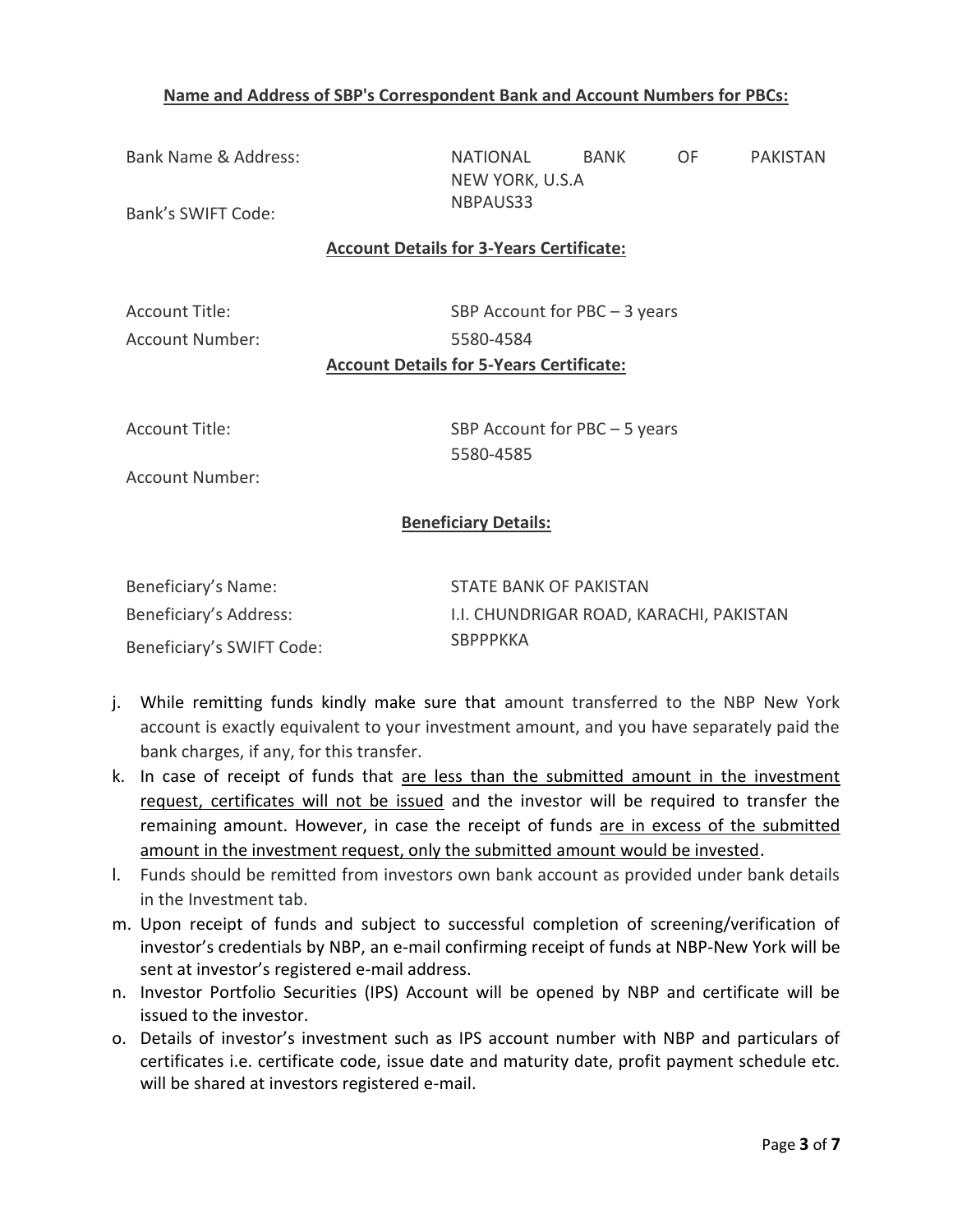p. Investor can check the status of application/investment at any time by visiting the **Enquiry** tab on the PBC web Portal.

# **Q#7: What if I do not receive the PIN?**

**Ans:** The receipt of PIN through an e-mail is the confirmation that your registration is complete. No receipt of PIN is due to wrong keying in of some critical information for screening of an investor like inaccurate identity document number or its issue date.

#### **Q#8: Am I allowed encashment of PBCs before maturity date?**

**Ans:** PBC rules allow premature encashment in Pak Rupee any time and without any deductions. An investor is also allowed to seek encashment of certificates even in USD at any time, subject to deductions at the rates as tabulated below:

| <b>Where</b><br><b>Certificate</b><br>is l<br>held for a period<br>of- | 3-year<br>certificate:<br>deduction as a<br>% of principal<br>amount | 5-year<br>certificate:<br>deduction as a<br>% of principal<br>amount |
|------------------------------------------------------------------------|----------------------------------------------------------------------|----------------------------------------------------------------------|
| than<br>Less<br>6-<br>month                                            | 0%                                                                   | 0%                                                                   |
| 6-months                                                               | 1.125%                                                               | 1.375%                                                               |
| 1-year                                                                 | 1.5%                                                                 | 2.00%                                                                |
| $1.5$ -year                                                            | 2.25%                                                                | 3.00%                                                                |
| 2-year                                                                 | 1.5%                                                                 | 2.50%                                                                |
| $2.5$ -year                                                            | 1.875%                                                               | 3.125%                                                               |
| 3-year                                                                 | 0%                                                                   | 1.50%                                                                |
| $3.5$ -year                                                            |                                                                      | 1.75%                                                                |
| 4-year                                                                 |                                                                      | 1.00%                                                                |
| 4.5-year                                                               |                                                                      | 1.125%                                                               |
| 5-year                                                                 |                                                                      | 0%                                                                   |

# **Q#9: I have a foreign currency account in Pakistan, can an investor invest in PBCs using funds available in my account in Pakistan.**

**Ans:** No. it is requirement of the PBC Rules that proceeds of investment must be remitted from an account maintained outside Pakistan to the SBP account at NBP-New York. Funds lying in an account in Pakistan, whether remitted from abroad or otherwise, cannot be used for the purchase of PBCs.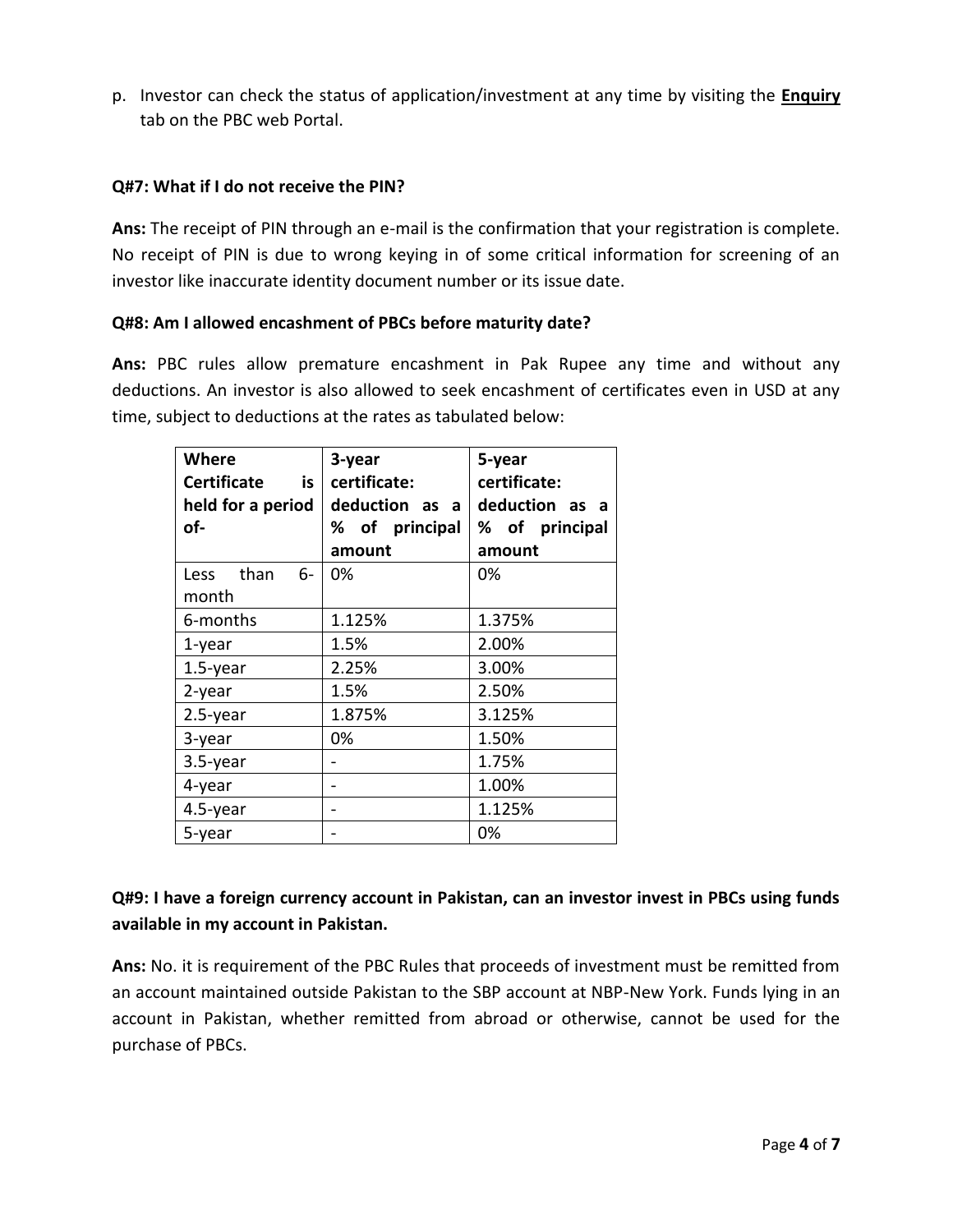# **Q#10: Can an investor invest in PBC if their bank account is in other currency like Saudi Riyal, Pound Sterling, Euro or Japanese Yen etc.?**

**Ans:** Yes. If an investor account is maintained abroad in his own name and funds are remitted to the SBP account at NBP-New York, through normal banking channel. The investor will instruct her/his banker that funds equivalent to her/his amount of investment be converted into USD and remitted to the SBP correspondent i.e. NBP-New York.

# **Q#11: Are there any charges or expenses payable on remittances of funds to SBP correspondent?**

**Ans:** International transmission of funds are normally liable to correspondent banking charges on remittances of funds from one jurisdiction to another. The rate of such charges is dependent upon mutual arrangements agreed between the banks. The investor are requested to check with their respective banker regarding cost of remittances of such funds, which should be paid separately. Ideally investor should instruct her/his bank to ensure remittance of funds in an amount equal to her/his amount of subscription and authorizing the banker to recover the charges of remittance from her/his account.

# **Q#12: Is PBC a shariah compliant security?**

**Ans:** No. PBCs are conventional securities issued under the Public Debt Act 1944.

# **Q#13: Is the profit on PBCs subject to withholding tax?**

**Ans:** Profits on PBCs are not liable for deduction of withholding tax or zakat.

# **Q#14: Is there any upper limit on the amount of investment?**

**Ans:** No. there is no cap on investment in PBCs.

# **Q#15: Can investor subscribe PBCs in more than one tranches?**

**Ans:** Yes, subject to the condition that amount of investment in each tranche should not be less than USD 5,000 per tenor.

# **Q#16: Are PBCs offered in Pakistanis living in USA and UK only?**

**Ans:** Eligibility for investment in PBCs is not dependent upon the residency of the investor in a particular jurisdiction. The eligibility condition are only two, namely, (i) investor must have valid identity document listed in answer to Q#5 above and (ii) remittance of funds from a bank account maintained outside Pakistan in the investor owns name, through normal banking channel.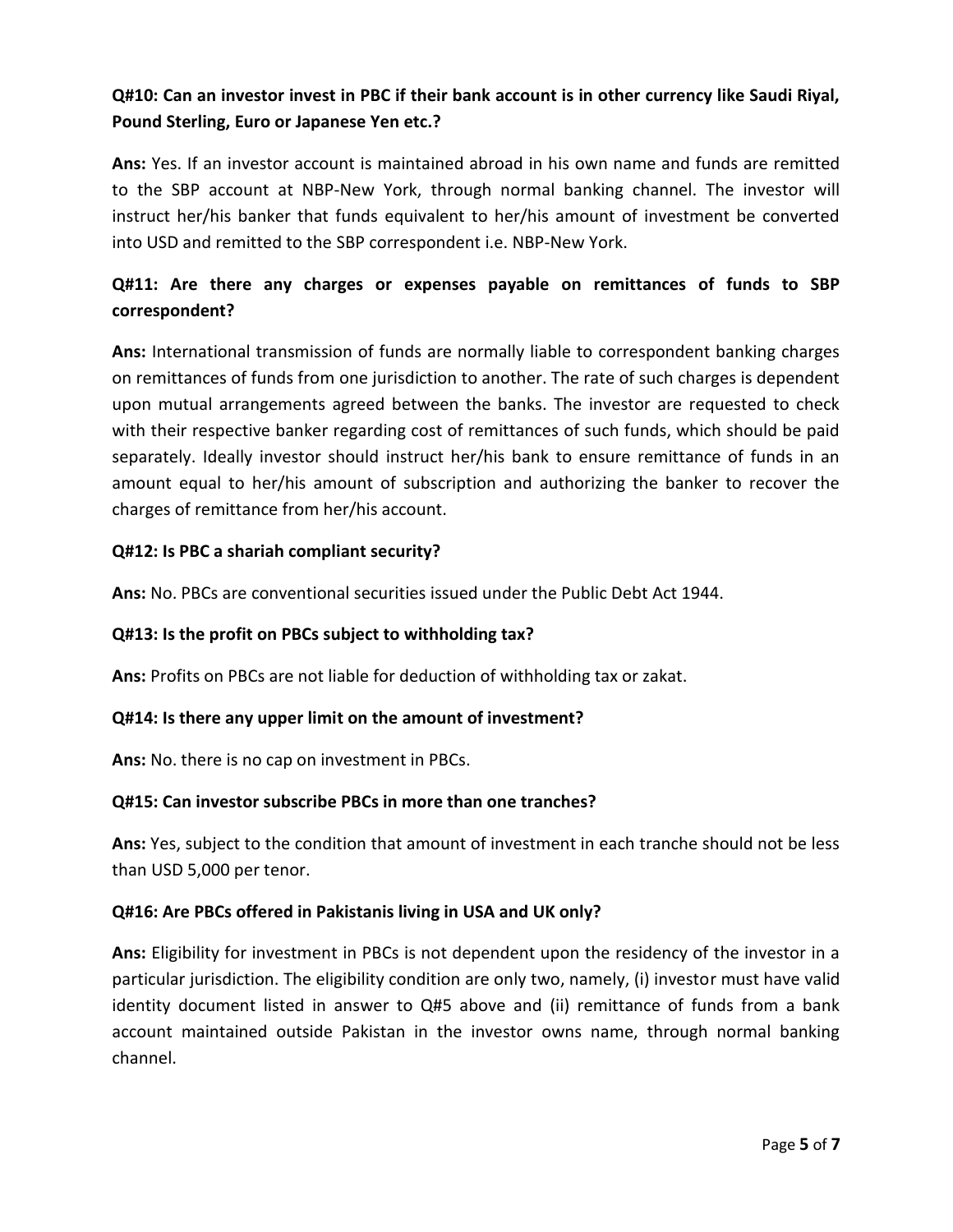# **Q#17: Do the investor needs to visit Pakistan for encashment of PBCs?**

**Ans:** No. investor can seek encashment of certificates at any time by submitting encashment request through web portal. The redemption module will soon be activated on the web portal. The proceeds of redemption shall be transmitted to the investor designated account.

# **Q#18: Am I eligible to receive accrued profit if I seek encashment of certificate before the sixmonthly due date of profit?**

**Ans:** No, if certificates are encahsed before due date of six-monthly profit payment. Thus, investor will be losing the amount of accrued profit for the period falling between previous date of payment of six-monthly profit and date of encashment.

# **Q#19: Is investment safe and guaranteed by the Government?**

**Ans:** PBCs are sovereign securities issued by the government of Pakistan.

# **Q#19: What are rules and procedure of investment in PBCs?**

**Ans:** the rules of PBCs, detail about rates of profit and deductions on early encashment, instructions on PBCs are available online at following links:

- i. **Rules of the PBCs:** <http://www.sbp.org.pk/dmmd/2019/C2-Annex-A.pdf>
- ii. **Operational instructions:** <http://www.sbp.org.pk/dmmd/2019/C2.htm>

# **Q#20: Can investor change his bank account details and mailing address after making investment?**

**Ans:** The investor may change his bank account details through web portal after making investment. However, the new bank account must be investor's own account. The module to submit such request will soon be activated on the web portal.

# **Q#21. Is there a specific format for entertaining CNIC?**

**Ans:** Yes, CNIC must be entered without Dashes (-).

# **Q#22. Why screening is unsuccessful or system struggles message appears ?**

**Ans**: Due to incorrect Identity Document number or its Date of Issuance entered, this resulted screening with NADRA system failed.